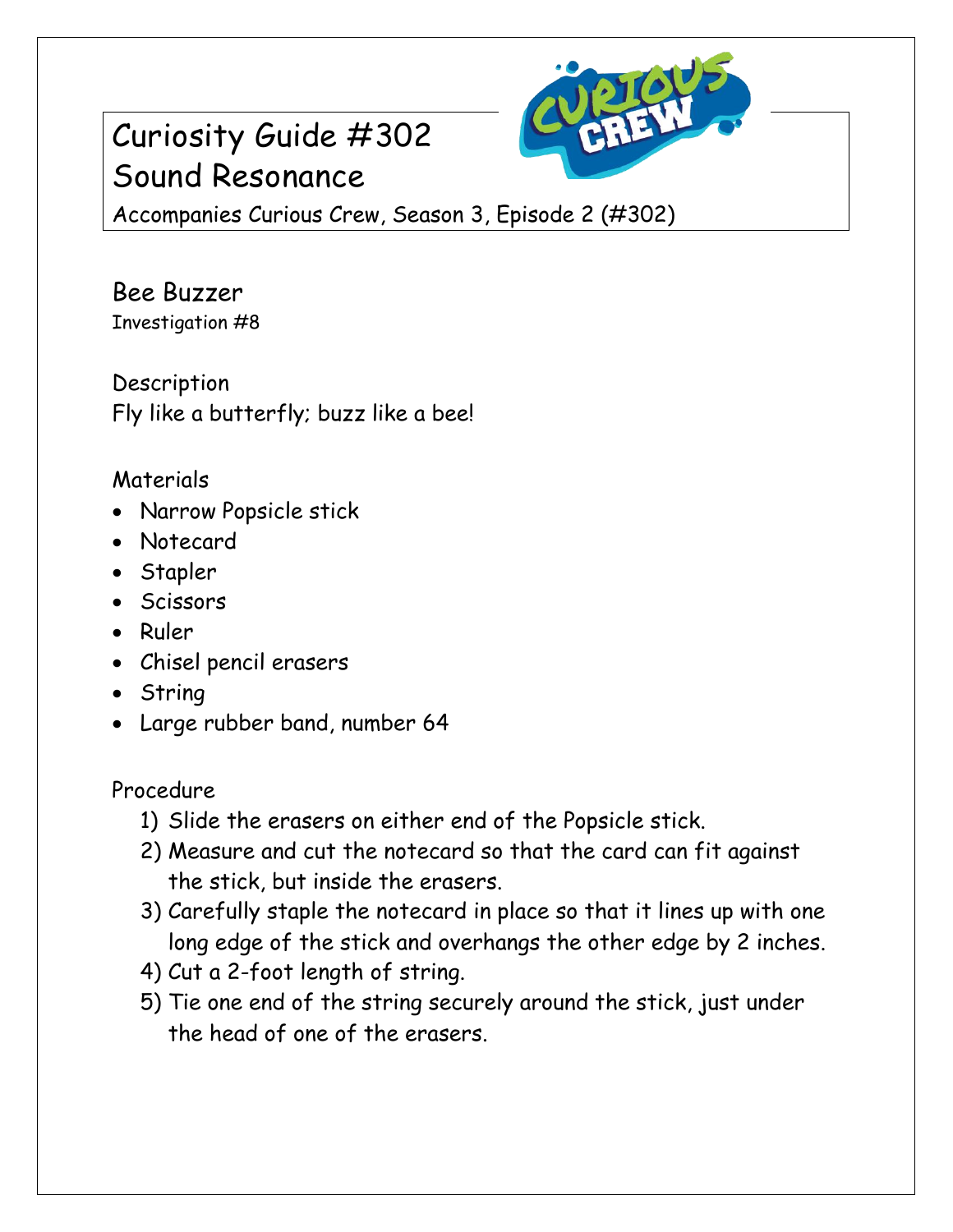- 6) Stretch the large rubber band lengthwise around the stick so that the rubber band contacts the erasers and lies flat on both sides.
- 7) Find an open space where you will have enough room to swing the Buzzer in a circle. Outside may be best!
- 8) Hold the loose end of the string and spin around.
- 9) What do you notice? Can you change the sound that the Buzzer produces?

My Results

## Explanation

As the Bee Buzzer spins around, the flowing air causes the rubber band to wiggle and vibrate. As the Buzzer continues to experience more pressure from the air, some of the collisions with the air molecules match the frequency with the rubber-band vibration. The wave is amplified, produces resonance, and makes a louder sound.

If the device stops working, check to be sure the rubber band is still flat and that the string is not hitting the rubber band.